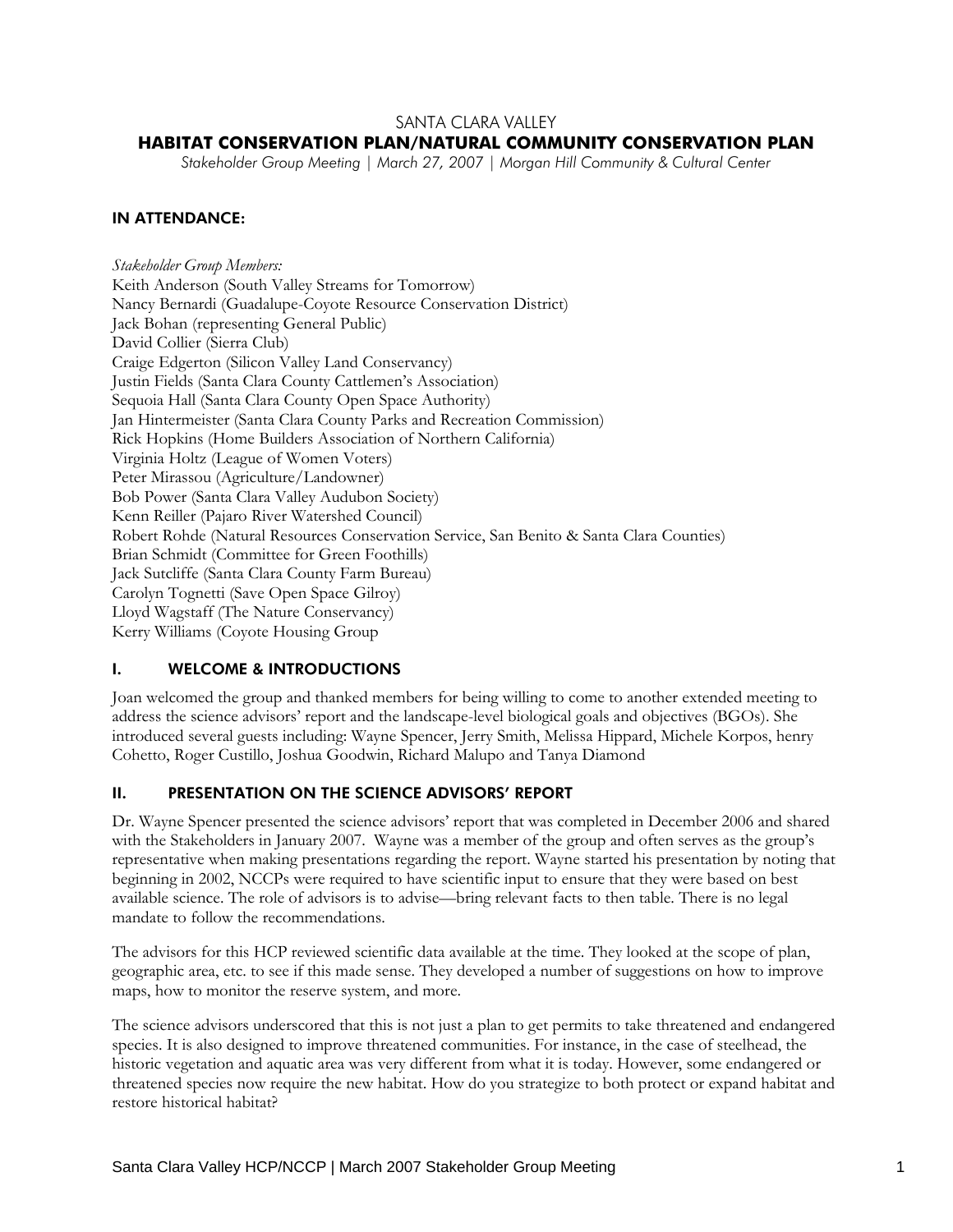With respect to geography, they recommended that the group not restrict the analysis of the plan to the plan boundaries. There are downstream effects of what you do, and of what others are doing upstream.

The advisors also recommended adding top carnivores that have overall effects on community to the plan as planning species. Virginia asked if cougar and mountain lion could be used interchangeably; yes, they can, as can puma.

Troy noted that the recommendations of the Science Advisory Committee would be adopted with respect to large-scale planning using top-level species, but that these species would not receive the same treatment as the protected species.

The science advisors also reviewed covered actions. A stakeholder group member asked if the plan proposal to mitigate impacts based on existing regulations was sufficient. Troy noted that based on the conversation at the last meeting, it seems clear that it is not sufficient, but we need to develop an alternative plan to accommodate changing regulations.

The HCP covers two separate regional water districts' jurisdictions—how can we accommodate the differences when we're trying to be consistent within the plan? Troy responded that this is a problem for a number of projects—the two sets of regulations will need to be reconciled. This may happen at the state level. The benefit, though, is that this can spur long-term reconciliation of the guidelines and regulations.

Exurban development can also lead to greater groundwater pumping, which can affect the water table.

Species distribution is very complex—it's hard to know whether the data are accurate. Private lands may not have accurate data available for them, either. The best way to know is to model the potential habitat of the species. You need to overlay the various data. However, this is oversimplifying how nature works—you may under or overestimate the species habitat. It's difficult to prioritize where a species is most likely to occur. The plan should acknowledge the uncertainties and account for them. You can then build into your monitoring plan ways to reduce the uncertainty.

Baseline surveys will be critical for knowing what's there now and how it's affected by future development. Can the science advisors recommend some specific umbrella species that can serve as planning species? Perhaps the plan could then focus on these, or potentially other outside groups could focus on these.

The advisory group also recommended that the HCP coordinate closely with the CA Native Plant Society and other groups. For instance, the Burrowing Owl Society is doing a statewide survey. Jones & Stokes is coordinating with them to ensure that their data are integrated into the plan.

Kenn Reiller recommended expert-based approaches to the modeling. There are very few species for which you can build good statistical models—expert opinion-based models are okay. You can supplement this with GIS data to flesh it out. These don't get combined equally, though—the elements are interdependent.

Models change as new data become available—*e.g.*, burrowing owl model. We identify the problems and fix them, or change the methodology. You can create an uncertainty map by weighing the various approaches, too.

One guest asked if indicator species would be added. Troy responded that any number of planning species can be added, although it is unlikely that any additional covered species would be added. However, the plan can always be amended. The guest specifically wondered about lamprey and King salmon, which could be good indicators for the watersheds in the downtown San Jose areas.

Rick Hopkins noted that there was a discrepancy between the science advisors' report and the Jones & Stokes modeling approach. It was noted that statistically-driven models can be dangerous, but there is also bias with expert opinion models. However, the point-based model may skew your view of where a species is.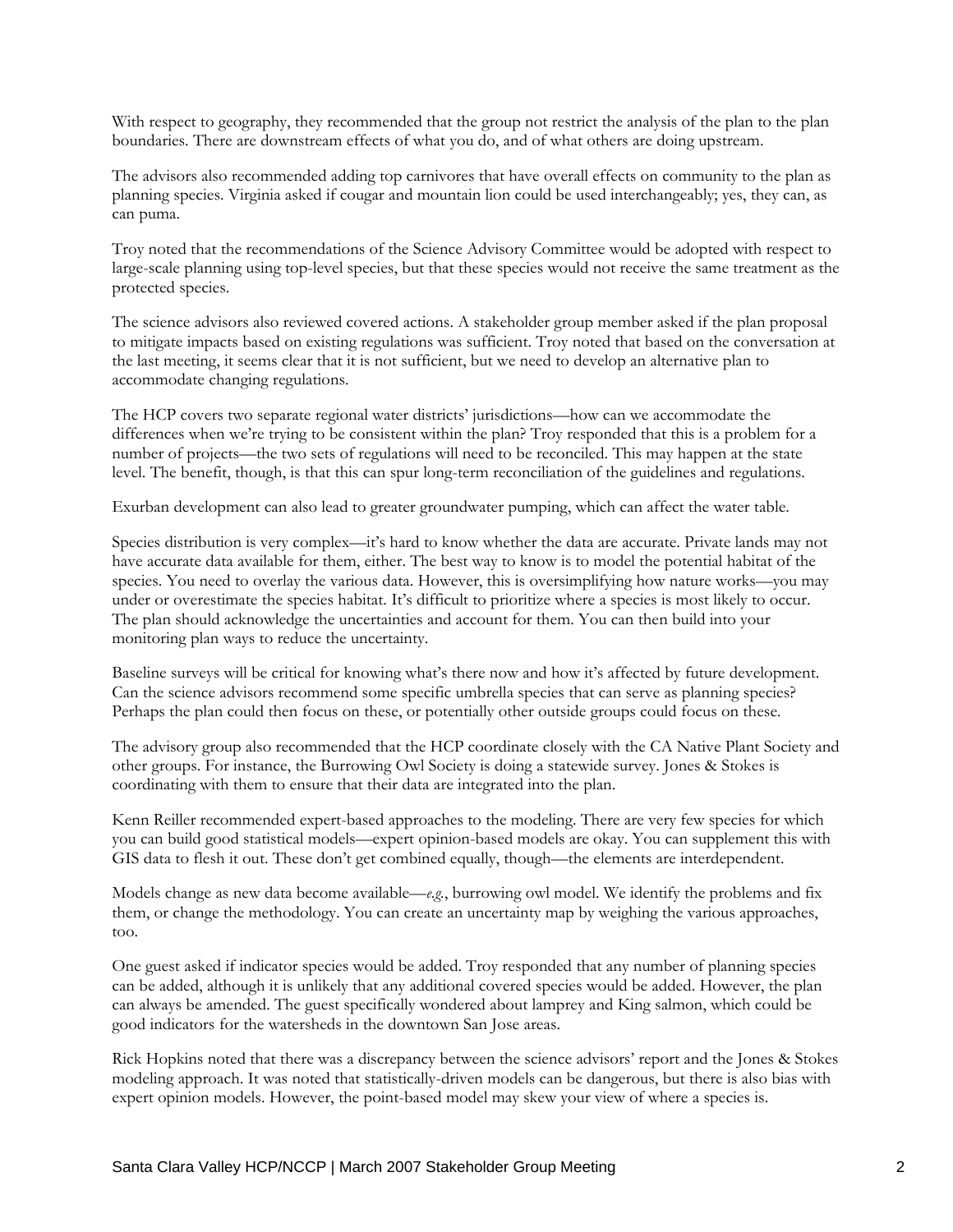David Collier asked how much data the advisors had had access to, and wondered whether they were made aware of the stakeholder group's conversations around degrees of uncertainty. The advisors in general thought the uncertainty needed to be better acknowledged and addressed.

On the conservation design approach, the advisors recommended looking into reserve selection algorithms. This helps prioritize what's most important to protect based on goals and cost functions. It may also reveal things you never thought of, and helps you avoid missing something important. The computer can design reserves that best achieve the goals. However, it won't really design the reserves—you must make the connections yourself.

Finally, you can't use urban limit lines and General Plan guidelines as limits—unless it's permanently protected and can be accessed for management and monitoring, it doesn't constitute part of the reserves. How solid are the green lines?

The team should do a careful analysis of how the plan will affect species in the study area—this must be systematic (though it may not be feasible to be quantitative per se). How many individuals is the key—not how many acres. If the numbers aren't available, the plan must be able to say whether they will increase or decrease. Maybe you're shrinking the habitat, but better managing what's left to help preserve the species.

The advisors felt it was early for an analysis of monitoring/management—perhaps the team should reconvene as a group at milestone points to review the final plan and goals.

Peter Mirassou wondered what the recommendation on non-native species was. The group recommended mapping, managing, and monitoring exotic species.

Sequoia wondered about specific areas of geographic concern, including Coyote Ridge and serpentine grasslands. Based on collective brainstorming of the advisors, the group suggested looking to Coyote Valley, where there's restoration potential.

Key definitions are included in the advisors' report. The advisors also wondered about the data sources. Kenn Reiller asked if other models—ground water, etc.—should be included in the appendices. Yes, if they're well constructed. Deterministic models will help predict future conditions.

David Collier wondered about the conflict between the science advisors' report and Jerry Smith's recommendation that the HCP deal with issues that affect riverine areas, rather than acquire those areas. Jerry noted that if you can acquire the whole floodplain—sure, do it! But you often can't do this. Focus on terrestrial habitat where you can.

The historical versus protection-oriented models seem to confuse things—how can we sort this out? Perhaps the original habitat wasn't quite the same—but you're making up for other habitat you've taken away. There may also be legal mandates providing some direction (*e.g.*, steelhead).

Brian asked about Tulare Hill—is this a potential future corridor or an existing corridor? Not clear, though it may be functioning as a corridor for some species now. Data are not yet available.

Peter Mirassou wondered if area parks could also be incorporated into the habitat protection areas.

## III. PRESENTATION ON LANDSCAPE BIOLOGICAL GOALS & OBJECTIVES

Troy Rahmig of Jones & Stokes presented an overview of the landscape BGOs, and then led a review and discussion of these goals and objectives.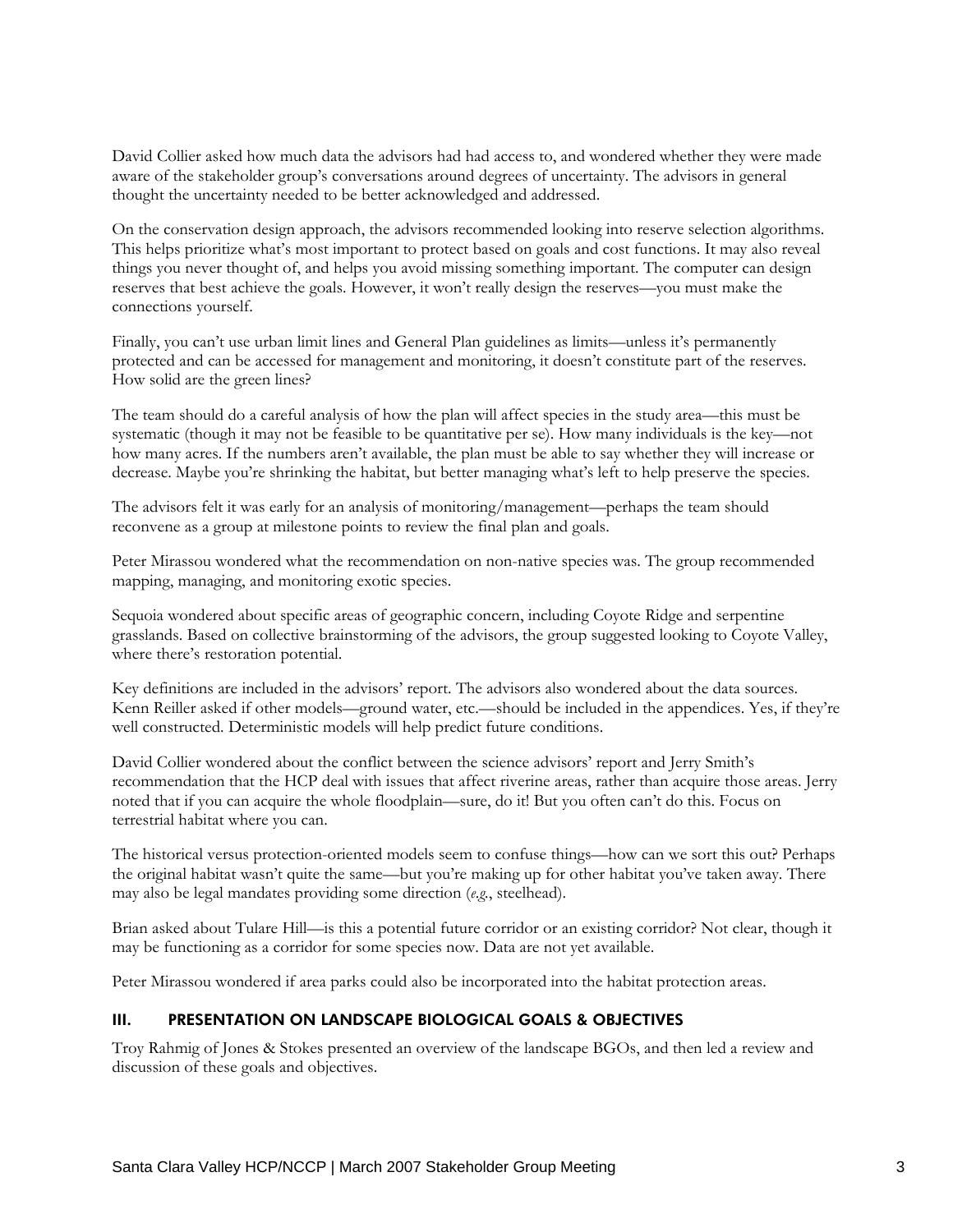## IV. REVIEW AND DISCUSS BIOLOGICAL GOALS AND OBJECTIVES

#### *Table 6: Ecosystem/Landscape BGOs*

### **Goal 1:**

Kenn Reiller noted that it was important to distinguish restoration of areas where restoration would be negative—*e.g.,* riparian areas below dams. Maybe we're actually rehabilitating or enhancing—not restoring. Pat noted that people recognized that it was wrong, but wanted the language to be in keeping with the law. We can also define these terms in the plan in a way that accommodates these uses. Lloyd noted that CEQA has essentially co-opted the term enhance, so perhaps we should keep our use of it in sync with the CEQA use.

David Collier suggested using active language wherever possible—"will," for instance, instead of "large enough to" accommodate natural processes. We may need to be proactive in our actions, so we should provide for this.

A group member asked for a clarification on the reference to the study area—this refers to the plan study area, not any additional study areas.

Someone asked what a semi-natural habitat was. This might include an area like a golf course, where some species will find suitable habitat , but it's not natural. Alternatively, it might refer to an area that is no longer a natural habitat (downstream of reservoirs, for instance) but still supports species. You might have to adapt management practices to accommodate the area's alternate uses.

A group member suggested adding language about habitats to clarify that we're talking about changes over time.

One stakeholder wanted a reminder of how information was flowing between this process and the Coyote Valley Specific Plan process. The CVSP will not be a covered activity, but will be part of the cumulative impact review process. The group noted concerns about establishing migratory corridors and other common elements.

Virginia asked whether the science advisors' report would be turned over to San Jose for Coyote Valley planning. Yes, they have all of this material, though they also have their own advisors—however, they're not doing an HCP, so they don't have the same science advisor panel.

One member noted that the objectives seem almost to be final outcomes, and perhaps they should be more focused on process. Since the landscape goals follow the more detailed goals, they're intended to be rather broad.

Pacheco Creek (and Pacheco Dam) is also a concern—but remember that it's privately owned, so the Water District doesn't have a lot of control over this.

### **Goal 2:**

Some of the covered and planning species will come into play here as corridors are established. David Collier noted that connectivity issues need to be explicitly called out. He feels that the section needs reworking. Valley floor connectivity is also a concern—it is mentioned in actions, but not in objectives.

Craige noted that the Coyote Valley Specific Plan should coordinate with the HCP. A key concern of Fish and Game on the CVSP is the wildlife connectivity question.

Keith asked about Action L—would this include opportunities to work with private landowners for restoration work, or is it limited to reserve lands? Yes, this might be a strategy for this restoration work. Language should be broad enough to include deed restrictions, etc.

Many barrier issues in the Valley area are also associated with Highway 101.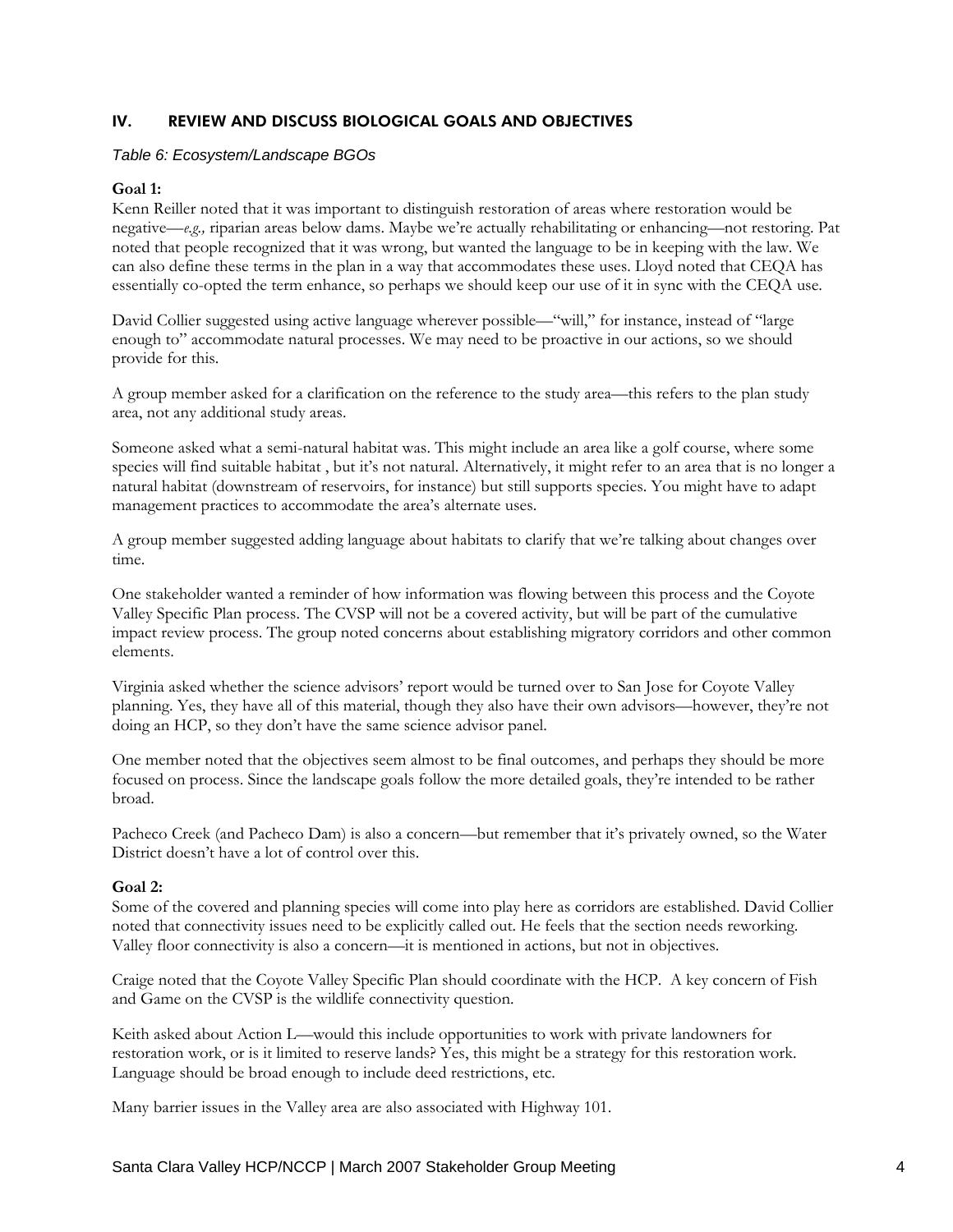There was a question about the bridge over 101 and whether converting it to a wildlife bridge would close it to foot traffic. Yes, if this happened—but we'd have to balance this with the human users of the bridge. One stakeholder asked what the bridge over Monterey Road was. This is the Metcalf bridge over 101.

David Collier asked about the actions, which refer to miles or acres of land or stream. How do we define riparian? We haven't done this well yet, but we're working on it. We might consider the hundred-year floodplain, or some other method. This needs to be clarified. There's also a county and city policy on this, as well as a biological recommendation (600 feet out from the stream).

### **Goal 3**

Keith feels Goal 3 is especially important because it involves biological diversity—but the objectives seem to be for actions within the reserve system only. Perhaps the goal should extend beyond the reserve lands.

This is clearly ideal, but there may be limited opportunities to do this on properties we don't have say over. So, yes, we can strive to include those lands, but the reality is that the only sure steps we have are the actions we take on our own lands.

Craige asked about diversity—what about areas where we want a monoculture? Troy responded that in general the plan avoids the term for that very reason—we don't always truly want diversity in terms of species richness.

Lloyd noted that the hundred-year floodplain might work in some of the county, like in the upper Pajaro watershed. The HCP should be in keeping with Water District and County policies in these areas.

David Collier wondered about scenarios where we might want agricultural land to flood—maybe we can have a flood easement, for instance. Is this outside of the reserve system?

What about the possibility of collaborating with ranchers? Something like annual grassland would be infeasible, but it will just depend on how much money we have available for this.

#### *Status of Tables*

There has been follow-up on several species with respect to modeling and how we're thinking about the species (*e.g.*, burrowing owl). All tables will change format, but content won't change.

This will be: landscape-level and then separate tables with wildlife, plant, etc. objectives so that people with specific interests can find those areas easily. Chapter Five will put text around these suggestions.

These chapters will all come back to the group in the future for further review.

One stakeholder asked if the kit fox was still a covered species. Yes!

### V. PUBLIC INVOLVEMENT ACTIVITIES

Karen Molinari of Jones & Stokes presented the status of public involvement activities. The May 10<sup>th</sup> public meeting is cancelled. There will be a meeting in September instead.

She asked whether the group wanted to hold the stakeholder group and public meetings on the same day. Alternatively, there's a Thursday evening available. The group preferred to hold them on the same day, Wednesday, September 26.

Karen asked for other feedback or suggestions on public involvement. Craige suggested a oneliner to explain what an HCP is: "In the same way that cities design cities—housing goes here, industrial goes here, etc.—the HCP is designating a zoned area for wildlife."